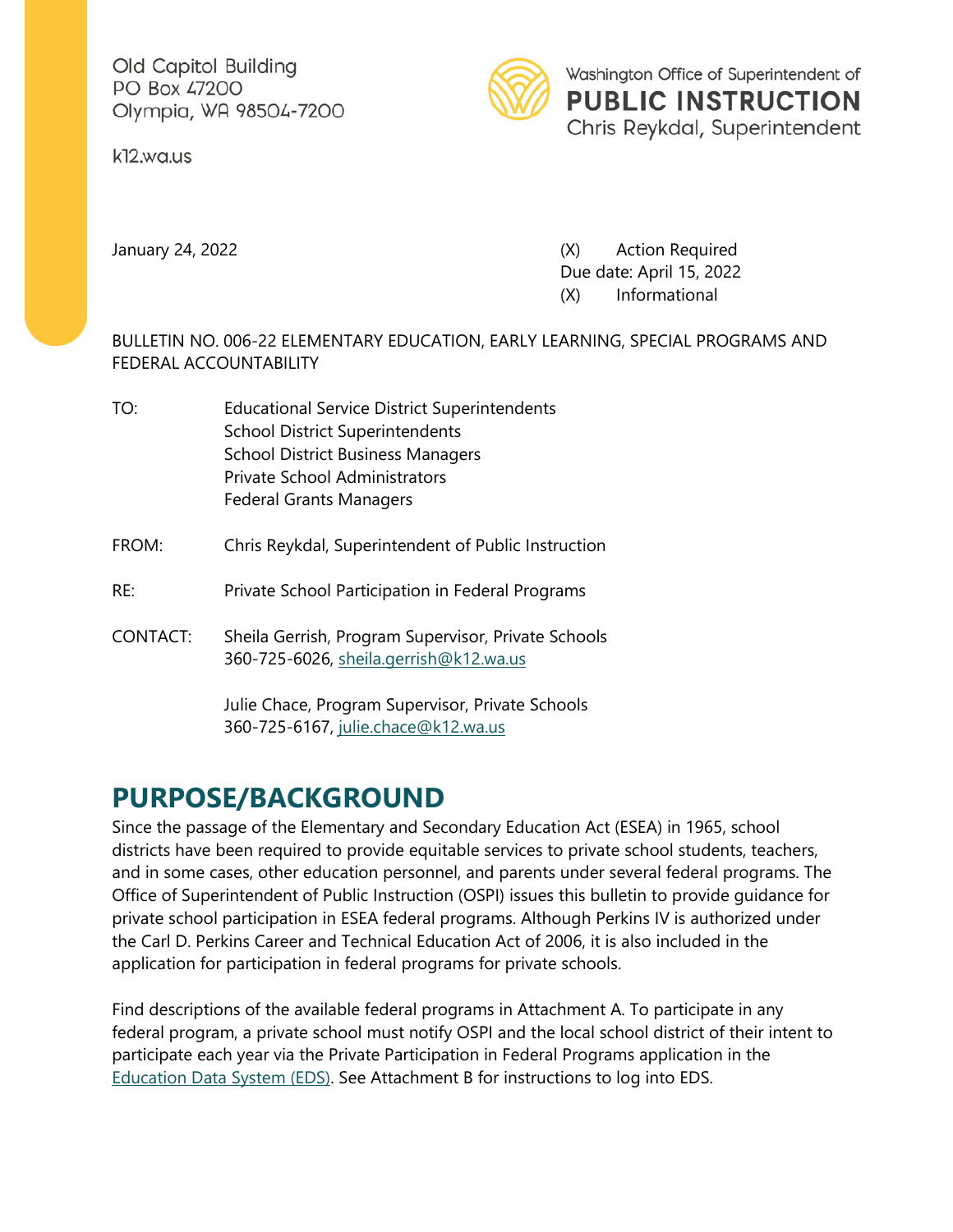BULLETIN NO. 006-22 EEELSPFA January 24, 2022 Page 2

The application will be due on April 15, 2022. An announcement will be made once the application is open.

## **PRIVATE SCHOOLS RESPONSIBILITIES**

For a private school to qualify for and then participate in federal programs equitable services, a private school must:

- Be a non-profit, elementary, or secondary school approved by the Washington State [Board of Education.](http://www.sbe.wa.gov/our-work/private-schools)
- Have notified the school district and OSPI of its intent to participate or not in federal program equitable services by completing and submitting the Private Participation in Federal Programs application in EDS by the due date.

**If a private school does not complete the Private Participation in Federal Programs application in EDS by the due date, its students, teachers, and other education personnel are not eligible to participate in equitable services for the 2022–23 school year.**

See detailed instructions and responsibilities for [private schools](https://www.k12.wa.us/sites/default/files/public/esea/privateschools/pubdocs/Private%20School%20Instructions%2012.20.pdf) on OSPI's private school [webpage.](http://www.k12.wa.us/ESEA/PrivateSchools.aspx)

# **DISTRICT REQUIREMENTS**

#### **IN-DISTRICT PRIVATE SCHOOLS**

For private schools located IN district boundaries, school districts must make initial contact with all private schools to assist in the completion of the Private Participation in Federal Programs application in EDS. Districts must document attempts to contact private schools under the "Contact Log" tab in the application. This contact is **not required** for private schools located outside the district's boundaries.

#### **OUT-OF-DISTRICT PRIVATE SCHOOLS**

The Title I, Part A program requires school districts to provide equitable services to **eligible** students who attend participating private schools located **outside the school district boundaries.** School districts must identify if their students attend private schools located outside district boundaries. If the students generate funding for Title I, Part A equitable services, the school district would also be responsible to provide services to those eligible students. See [Out-of-District Private School Guidance.](https://www.k12.wa.us/sites/default/files/public/esea/privateschools/pubdocs/OutofDistrictEquitableServicesGuidelines1.21.pdf)

See detailed instructions and responsibilities for [school districts](https://www.k12.wa.us/sites/default/files/public/esea/privateschools/pubdocs/District%20Directions%201.21.pdf) on OSPI's [private school](http://www.k12.wa.us/ESEA/PrivateSchools.aspx)  [webpage.](http://www.k12.wa.us/ESEA/PrivateSchools.aspx)